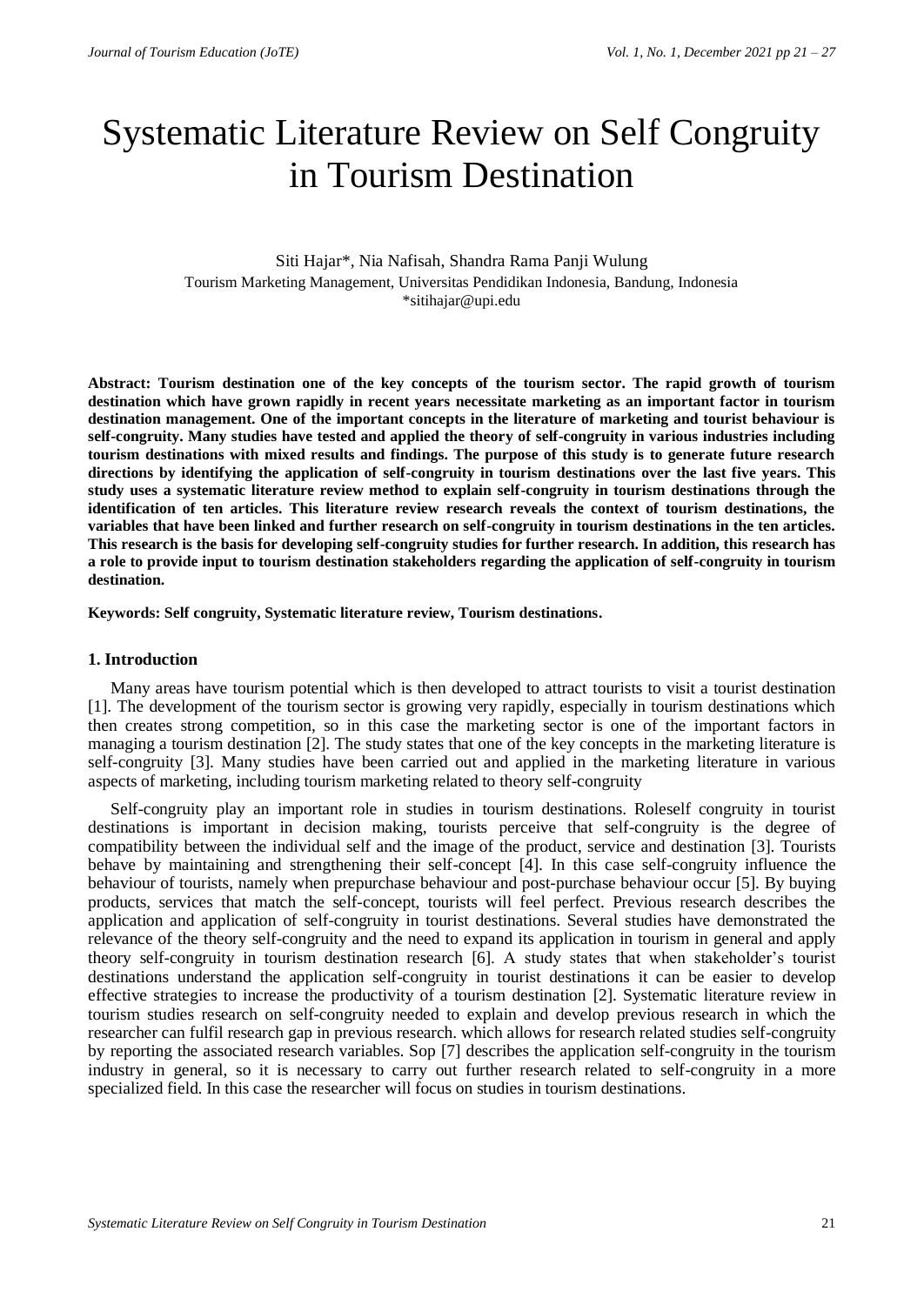## **2. Literature Review**

#### *A. Consumer Behaviour*

Consumer behaviour is the study of individuals, groups, or organizations and the processes that consumers use to select, use and dispose of products, services, experiences or ideas to meet needs and the impact these processes have on consumers. Furthermore, consumer behaviour is a complex multidimensional process, considering that consumer decisions involve many steps and are influenced by a number of factors including demographics, lifestyle, and cultural values. Consumers will find it difficult to decide or consider the needs and desires of consumers [8]. Then Kotler & Keller [9] add that consumer behaviour is a study of how individuals, groups, and organizations choose, buy, use, and dispose of goods, services, ideas or experiences to satisfy their needs and wants. Marketers must fully understand both the theory and reality of consumer behaviour [9].

Consumer behaviour is part of marketing management theory, Marketing management as the art and science of choosing target markets in obtaining, retaining and developing customers through the process of creating, delivering, and communicating superior customer value. The integration of value between consumers and with business and the importance of value creation has become an important theme in the development of modern marketing thinking. According to Peter Drucker in the book Kotler and Keller the well-known management theorist, said that "the goal of marketing is to know and understand the customer very well that the product or service is suitable for him. Ideally, marketing should produce customers who are ready to buy [9]. Kotler adds marketing in industry hospitality, and tourism must be understood in terms of satisfying customer needs. If marketers understand customer needs; develop products that provide superior value and price, distribute, and effectively promote them, products or services [10].

## *B. Self-Congruity*

Theory self-congruity has been defined by many experts who then relate it to studies in tourism. Sirgy [11] mentions that self-congruity (self-conformity) is a psychological process and outcome in which consumers compare their perceptions of the product image with the consumer's self-concept. One study stated that selfcongruity consists of actual, ideal, social, and social ideal. According to Sirgy and Su [2], if the suitability between self-concept and destination image the greater the possibility for motivated tourists to visit the destination will also be large [2]. Self-Congruity is a key concept in consumer behaviour theory and the marketing literature that has been referenced in marketing research and consumer behaviour since the 1960s. In the marketing literature, there have been many studies conducted in various aspects of marketing, including tourism marketing. Over the past 40 years, many studies have been carried out using the theory self-congruity in consumer behaviour and marketing [11].

SC theory explains that the tendency of consumers to prefer products/brands that have an image similar to their self-concept, this is because consumers perceive the products/brands they buy as expression of themselves. Therefore, consumers may have a tendency to refuse to buy a product / brand that is not in accordance with their self-image or buy one that reflects themselves [12]. Self-congruity is basically a concept of match / mismatch between the self-concept of tourists and the image of visitors to the destination. Consumer research shows that consumer attitudes towards product purchases are influenced by matching the product user image with the consumer's image self-concept consumers, according to a multi-dimensional approach self-congruity then the dimension of self-congruity namely actual, ideal, social, and social ideal [2].

Self-congruity is basically a concept of match / mismatch between the self-concept of tourists and the image of visitors to the destination. Consumer research shows that consumer attitudes towards product purchases are influenced by matching the product user image with the consumer's image self-concept consumers, according to a multi-dimensional approach self-congruity then the dimension of self-congruity namely actual, ideal, social, and social ideal [2].

1) *Actual self-image:* Self-image or actual self-image that is how consumers see themselves in reality, how consumers actually see themselves. In other words, the real self refers to the representation of image attributes that reflect one's personal identity [11].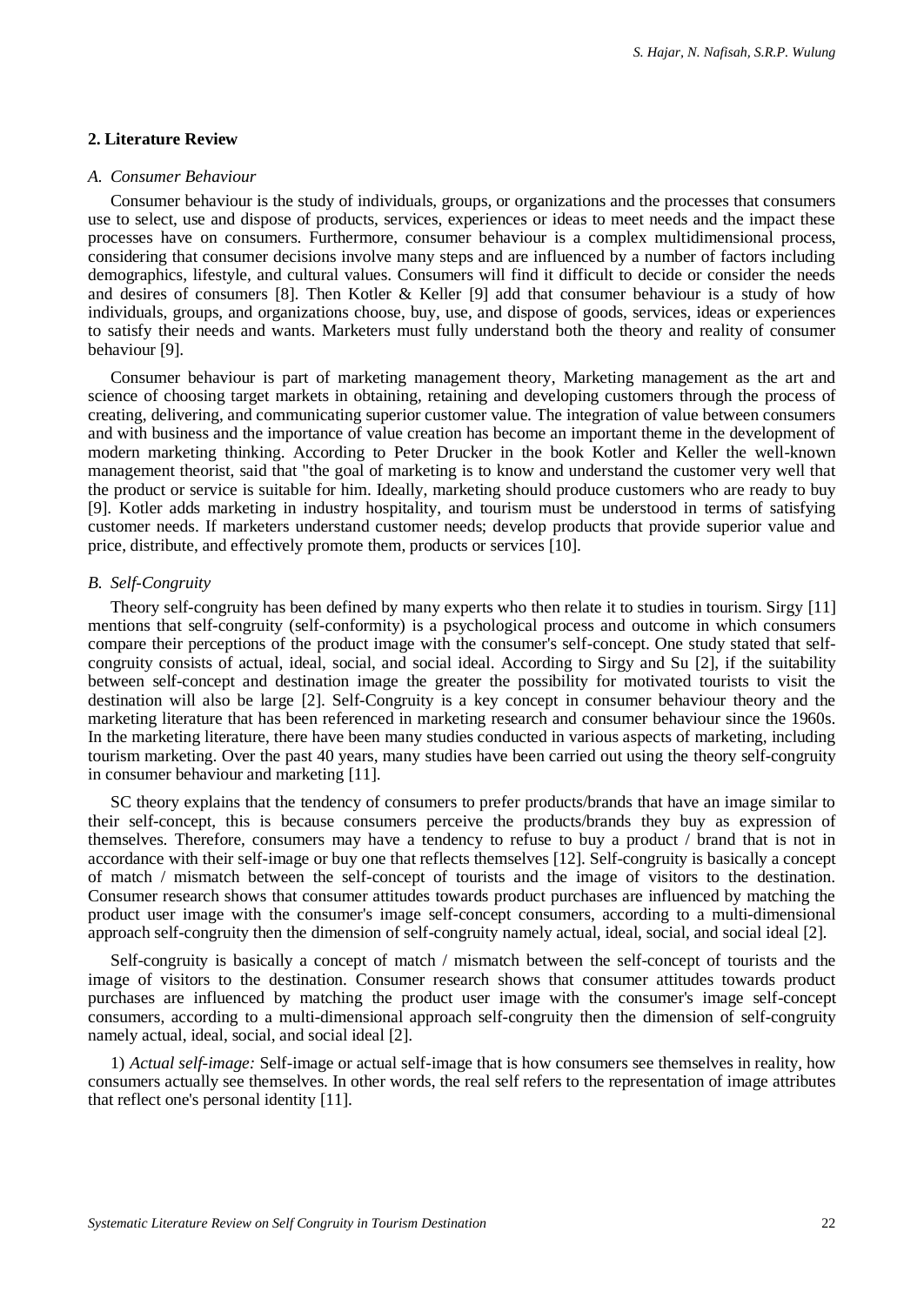2) *Ideal self-image:* Ideal self imagee or ideal self-image that is how consumers want to see or see themselves or what they want. The ideal self reflects a set of images that individuals want or expect to have [11].

3) *Social self-image:* Social self-image or Social self-image, namely consumers feel that other people see them. How consumers believe they are seen by others [11].

4) *Social ideal self-image:* Social ideal self-image or ideal social self-image, namely how consumers want to be seen by others [11]. Ideal social self-fit refers to the degree of congruence between the tourist's ideal social self-image and the destination visitor's image, or the congruence between how tourists want to be seen by others in relation to the destination visitor's image.

## *C. Tourism Destination*

Tourism is about places and spaces in which there are cultural, economic, and social life of the community [13]. It can be said that one of the key concepts of the tourism sector is tourism destinations. Tourism destinations as a combination of tourism products that offer an integrated experience to tourists, tourism destinations are also known as a mixture of tourism products and services [14]. A destination is a place visited with a significant amount of time during a person's journey compared to other places travelled during the trip (e.g., transit area) [15]. A tourism destination is a a geographical unit in which there are various tourism facilities and infrastructure, communities that are an attraction for tourists or tangible and intangible such as hospitality or pleasant services [16]. A tourism destination is a geographical term that is understood as part of a geographical space [17].

#### **3. Methods**

This study uses research methods systematic literature review (SLR) or systematic literature review, Systematic literature review is a systematic and transparent method for collecting, synthesizing, and assessing study findings on a particular topic or question. The aim of this method is to minimize the bias associated with single studies and non-systematic reviews. A systematic literature review is a research article that identifies relevant studies, assesses their quality and summarizes their results using scientific methodologies. A systematic literature review is carried out to make it easier for researchers, practitioners, and policy makers to find out what is useful from each research study that has been carried out [18].

The systematic literature review has a clear objective, namely about formulating questions, approaches on how to search for studies, setting criteria, and producing qualitative research. Systematic literature review or systematic literature review has 4 stages in the methodology needed in writing [19]. The following are the systematic stages in systematic literature review: determine research questions, data collection, study quality assessment, data analysis and synthesis. Determine research question in this case the researcher will focus on studies in tourism destinations, based on Sop [7] stating that the research context is related self-congruity much researched in tourism destinations. This research was conducted to generate future research directions by identifying the application of self-congruity in tourism destinations. Question on review question must be formed very accurately because in the study selection process you will be faced with decisions dichotomous where the researcher must choose to include or exclude potential studies. A good systematic review is based on well-defined and answerable questions. To help focus the research and clarify it, the researcher uses an approach PICO Framework.

In the process of collecting data to obtain data that will be used to answer questions research question it is necessary to do data collection techniques with prism flow diagram or preferred reporting items for systematic literature reviews and meta-analyses [20]. The first step that must be done is identification, In this stage, the researcher must determine keywords which will be used in the search for journals in databases. Therefore, the researcher arranges keywords or keywords which researchers will use to apply in databases. Search strings this is then applied to databases. Databases accommodates many articles related to the research variables used and also has a good reputation. This research uses several databases like EBSCO, ScienceDirect, ProQuest, Sage and Taylor and Francis in collecting articles. Researchers also get several articles through google scholars. then do the steps eligibility that is full text screening adapted to Research Focus, inner context selfcongruity in tourism destinations. From the results of filtering based on full text screening produce 10 journals for further use final papers.

On research Systematic Literature Review or a systematic literature review, there is a stage of assessing the quality of the study where the data that has been obtained must be assessed for quality, this study assesses the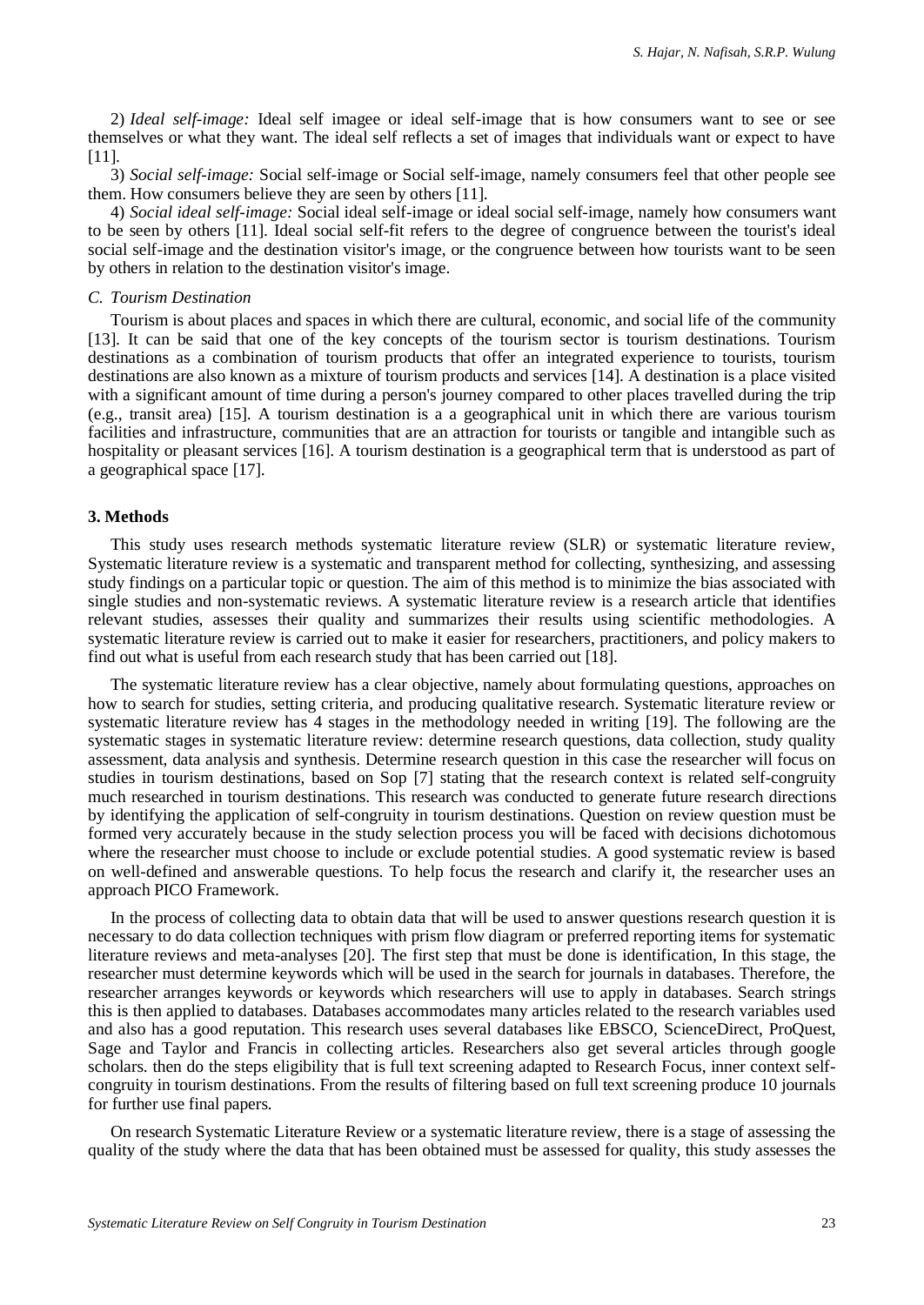quality of the study based on PRISMA checklist 2009, This instrument contains checklist to see if there is appropriateness, harmony and accuracy of the titles, designs, samples, objectives, results and related discussions research questions. This checklist is then filled in based on the type of research and assessed. The purpose of critical appraisal or study quality is looking at the quality of the journal. After the study has gone through the study quality assessment stage, the next researcher will perform data extraction final papers. Total final paper obtained will go through a data extraction process where the data needed to answer research question described using a data extraction template. Researchers use basic data extraction template from Hayden et al [21] to obtain specific data from 10 articles.

In research conducted using the method systematic literature review There is a process that becomes a cycle, namely by searching, reading, and determining the scope and re-search. Researchers have to do this process many times in getting the data to be processed. After searching from several databases, studies, and articles which are then assessed, the main problems and findings focused on this research are obtained. The purpose of literature review is to give critical review on previous research and minimize bias associated with single studies and non-systematic reviews. The result is a new picture of a topic that we present with our opinions based on findings, reflections and sometimes experience. Synthesis is a process of putting findings from individual studies together into new or different settings and developing knowledge that is not apparent from reading individual studies separately.

#### **4. Fundings and Discussion**

Based on the data collection method obtained a total of 10 final paper that will be identified by the researcher to answer the three research questions. Search result of 5database shows that many studies related to self-congruity in tourism destinations between 2015 - 2020 which shows that self-congruity still much researched until now. However, there is no related research self-congruity in tourism destinations using the method Systematic Literature Review. Furthermore, the researchers looked at the journal based on the year of research to find out the focus of the research self-congruity in what year was the most researched tourism destination. Related research self-congruity In tourism destinations from 2015 to 2020, studies that are relevant to this research have been carried out that can answer: research questions, However, in 2018 there was no relevant research that could answer this question research questions, 2020 was the year in which the most relevant articles were found to answer this research question.

| No. | Country                       | <b>Number of article</b> | <b>Destination context</b> |
|-----|-------------------------------|--------------------------|----------------------------|
|     | Gangnam, Seoul, Korea Selatan |                          | Shopping Tourism           |
| 2.  | Korea DMZ                     |                          | Heritage Tourism           |
| 3.  | Spanyol                       |                          | Nature Tourism             |
| 4.  | India                         |                          | Culture Tourism            |
|     | Cina                          |                          | <b>Red Tourism</b>         |
|     | Kolombia                      |                          | Nature Tourim              |

**Table 1.**Related Tourism Destination Context Self-congruity.

Of the ten articles, the researcher got 8 articles that can answer research question 1 related to the research context that is widely studied in tourism destinations. Related studies self-congruity been carried out in several destinations spread across several countries during the last 5 years. Of the eight articles, there are three studies conducted in South Korea where this country is one of the countries with many popular destinations, then there are studies conducted in Spain, India, China and Colombia. Self-congruity over the last five years it has been applied and tested in various contexts of tourism destinations, especially shopping, heritage, natural, cultural and red tourism.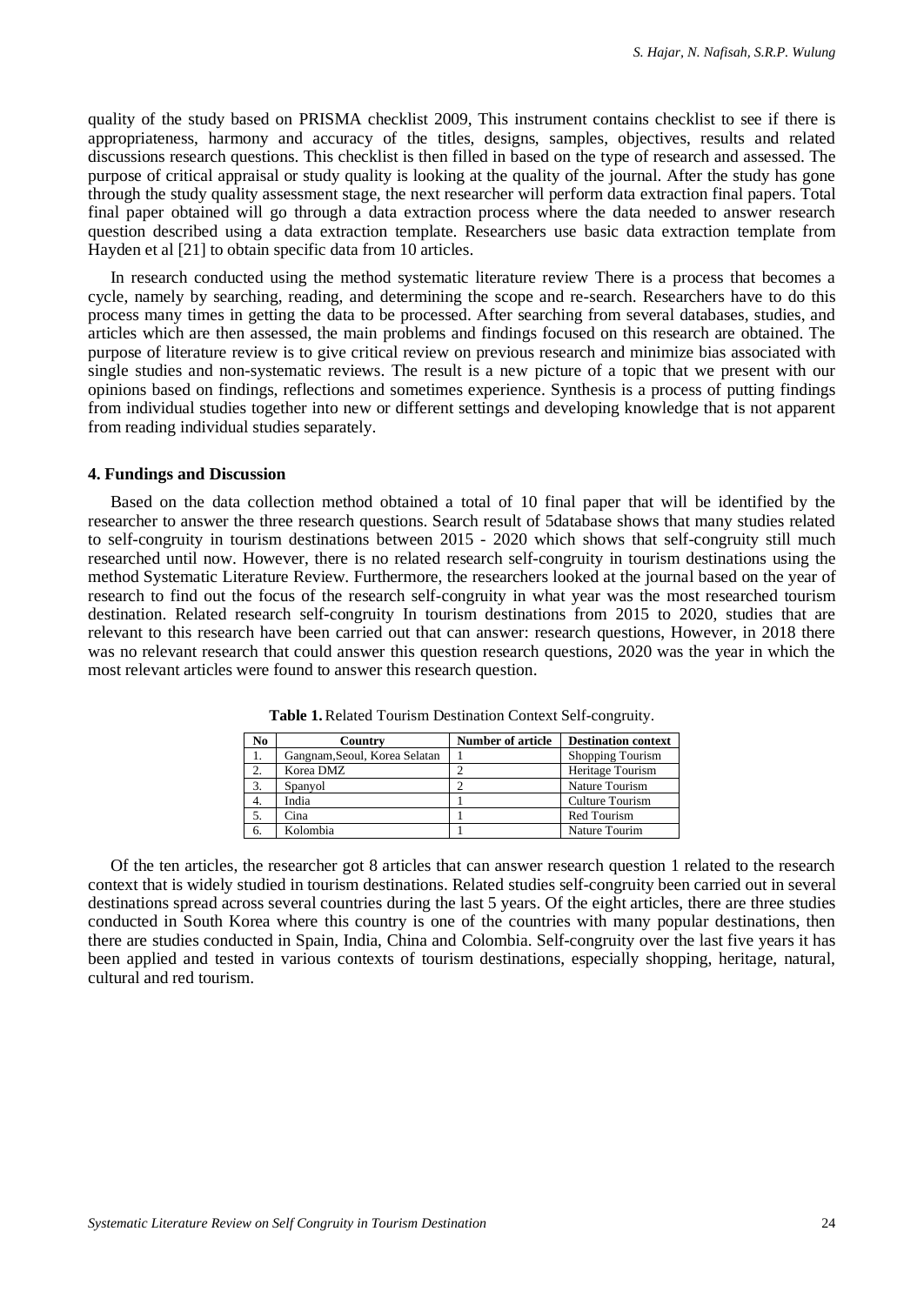

Self-congruity has been associated with 27 variables. From the results of identification in previous research related to the study self-congruity in tourism destinations many are associated with destination loyalty, where self-congruity impact or have a positive effect on destination loyalty. Studies self-congruity in tourism destinations is associated with perceived value, travel satisfaction, destination personality and also associated with linking studies self-congruity in tourism destinations, namely Affected destination image, functional destination image, destination perceived value, previous experience, motivation, consumer based destination brand equity, tourist motivation, destination satisfaction, destination trust, destination attachment, flow experience, consumer attitude, positive attitude, brand loyalty, tourist emotional experience , revisit intention, recommendation intention, communality emotional solidarity, fairness emotional solidarity, functional congruity, tourist satisfaction, destination brand and social media.

| <b>Research Gap</b>        | <b>Previous Research</b>                | <b>Future research</b>                            |
|----------------------------|-----------------------------------------|---------------------------------------------------|
| <b>Destination context</b> | Shoping tourism                         | Educational tourism                               |
|                            | Heritage tourism                        | maritime                                          |
|                            | Nature tourism                          | pilgrim                                           |
|                            | Culture tourism                         | man made                                          |
|                            | red tourism                             | adventure                                         |
|                            |                                         | art.                                              |
| <b>Variables</b>           | affected destination image              | motivation                                        |
|                            | functional destination image            | normative influence                               |
|                            | destination perceived value             | self-construal                                    |
|                            | previous experience                     | destination personality                           |
|                            | motivation                              | attachment                                        |
|                            | consumer based destination brand equity | involvement                                       |
|                            | tourist motivation                      | identification                                    |
|                            | destination satisfaction                | attitudes                                         |
|                            | destination trust                       | personality traits for risk-aversion              |
|                            | destination attachment                  | variety                                           |
|                            | flow experience                         | intent to revisit                                 |
|                            | consumer attitude                       | recommend                                         |
|                            | positive attitude brand loyalty         | psychological attachment                          |
|                            | tourist emotional experience            | quality of visit                                  |
|                            | revisit intention                       | authenticity                                      |
|                            | recommendation intention                | social value                                      |
|                            | communality emotional solidarity        | tourist knowledge                                 |
|                            | fairness emotional solidarity           | travel experience                                 |
|                            | functional congruity                    | involvement                                       |
|                            | tourist satisfaction                    | time pressure.                                    |
|                            | destination brand                       |                                                   |
|                            | social media.                           |                                                   |
| <b>Dimension</b>           | Self image actual and ideal             | Self image actual, ideal, social and social ideal |

|  |  | <b>Table 2. Future Research.</b> |
|--|--|----------------------------------|
|--|--|----------------------------------|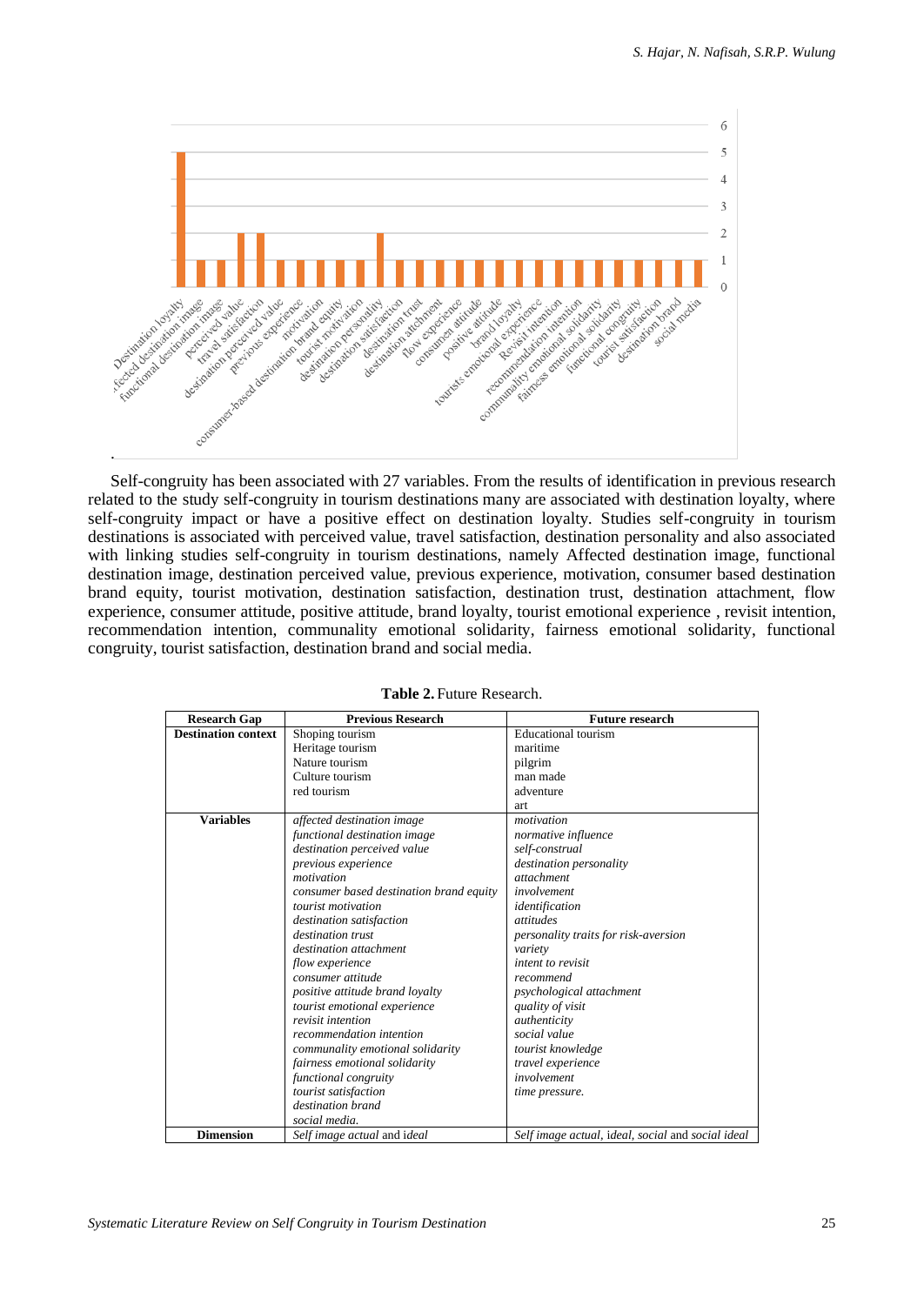Furthermore, the study of the ten articles mostly stated that further research could be carried out by testing and applying the context of other destinations by finding different results and findings related to self-congruity in tourism destinations. Then, the ten articles also mention further research by applying and testing different variables such as motivation, normative influence, self-construal, destination personality, attachment, involvement, identification, attitudes, personality traits for risk aversion, variety, intent to revisit, recommend, psychological attachment, quality of visit, authenticity, social value, tourist knowledge, travel experience, involvement and time pressure. In addition, further research can examine the four dimensions of selfcongruity that is actual, ideal, social and ideal social referring to theory [11] with the same research framework

Related research Self congruity In tourism destinations, many previous researchers presented in terms of the behaviour and attitudes of tourists in a destination as a result of the psychological process of the suitability of tourists with the destinations visited referring to the theory Sirgy [11] and Kim & Thapa [3]. This study aims to explain how the application of self congruity in tourism destinations starting from the context of research destinations that are widely studied, variables associated and related further research self-congruity in tourism destinations. We can see that the application of studies self-congruity for the last 5 years carried out in tourism destinations with the context of shopping tourism, historical tourism, nature tourism, red tourism and cultural tourism, where each context of the destination reflects the self-image of the tourist of that destination, where the context of the destination matches the image built from the destination and tourists as well as opinions [2] which states this. self-congruity much associated with variables related to intentions, behaviour and attitudes, this shows that self-congruity become an important construct in building the attitudes, intentions and behaviour of tourists to a destination [11].

Further research can apply the study or test the study by testing other factors or variables that may influence, be influenced or moderate self-congruity in tourism destinations such as Motivation, normative influence, self-construal, destination personality, attachment, involvement, identification, attitudes, personality traits for risk-aversion, variety, intent to revisit, recommend, psychological attachment, quality of visit, authenticity, social value, tourist knowledge, travel experience, involvement and time pressure. then from the results of identification related to further research can apply self-congruity in several other destinations that allow different contexts of tourism destinations or different destinations, as has been described in the discussion of research question 1 where the article examines the context of shopping tourism destinations, history, nature, culture and red tourism. In addition, further research can examine the four dimensions of selfcongruity that is actual, ideal, social and ideal social which is the dimension self-congruity refers to [11].

#### **5. References**

- [1] K. Krimayanti, E. Maryani, and L. Somantri, "PENGARUH FAKTOR GEOGRAFI TERHADAP KEPUTUSAN BERKUNJUNG KE KOTA BANDUNG," *Tour. Sci. J.*, vol. 4, no. 1, pp. 67–77, 2018.
- [2] M. J. Sirgy and C. Su, "Destination image, self-congruity, and travel behavior: Toward an integrative model," *J. Travel Res.*, vol. 38, no. 4, pp. 340–352, 2000.
- [3] M. Kim and B. Thapa, "The influence of self-congruity, perceived value, and satisfaction on destination loyalty: a case study of the Korean DMZ," *J. Herit. Tour.*, vol. 13, no. 3, pp. 224–236, 2018.
- [4] B. A. R. Suyanto, P. H. Adi, and L. Suwandari, "THE MODERATING ROLES OF CULTURAL VALUE ON THE RELATIONSHIP BETWEEN SELF CONGRUITY AND DESTINATION LOYALTY (CASE OF OWABONG TOURISM OBJECT)," *ICORE*, vol. 5, no. 1, 2021.
- [5] M. J. Sirgy, D.-J. Lee, J. S. y Johar, and J. Tidwell, "Effect of self-congruity with sponsorship on brand loyalty," *J. Bus. Res.*, vol. 61, no. 10, pp. 1091-1097, 2008.
- [6] M. A. Pratt and B. Sparks, "Predicting wine tourism intention: Destination image and self-congruity," *J. Travel Tour. Mark.*, vol. 31, no. 4, pp. 443–460, 2014.
- [7] S. Sop, "Self-congruity theory in tourism research: A systematic review and future research directions," *Eur. J. Tour. Res.*, vol. 26, p. 2604, 2020.
- [8] D. L. Mothersbaugh, D. I. Hawkins, S. B. Kleiser, L. L. Mothersbaugh, and C. F. Watson, *Consumer behavior: Building marketing strategy*. McGraw-Hill Education, 2020.
- [9] P. Kotler and K. L. Keller, *A framework for marketing management*. Pearson Boston, MA, 2016.
- [10] P. Kotler, J. C. Makens, J. T. Bowen, and S. Baloglu, *Marketing for hospitality and tourism*. Pearson Education, 2018.
- [11] M. J. Sirgy, "Self-congruity theory in consumer behavior: A little history," *J. Glob. Sch. Mark. Sci.*, vol. 28, no. 2, pp. 197–207, 2018
- [12] M. J. Sirgy, "Using self-congruity and ideal congruity to predict purchase motivation," *J. Bus. Res.*, vol. 13, no. 3, pp. 195–206, 1985.
- [13] S. Saraniemi and M. Kylänen, "Problematizing the concept of tourism destination: An analysis of different theoretical approaches," *J. Travel Res.*, vol. 50, no. 2, pp. 133–143, 2011.